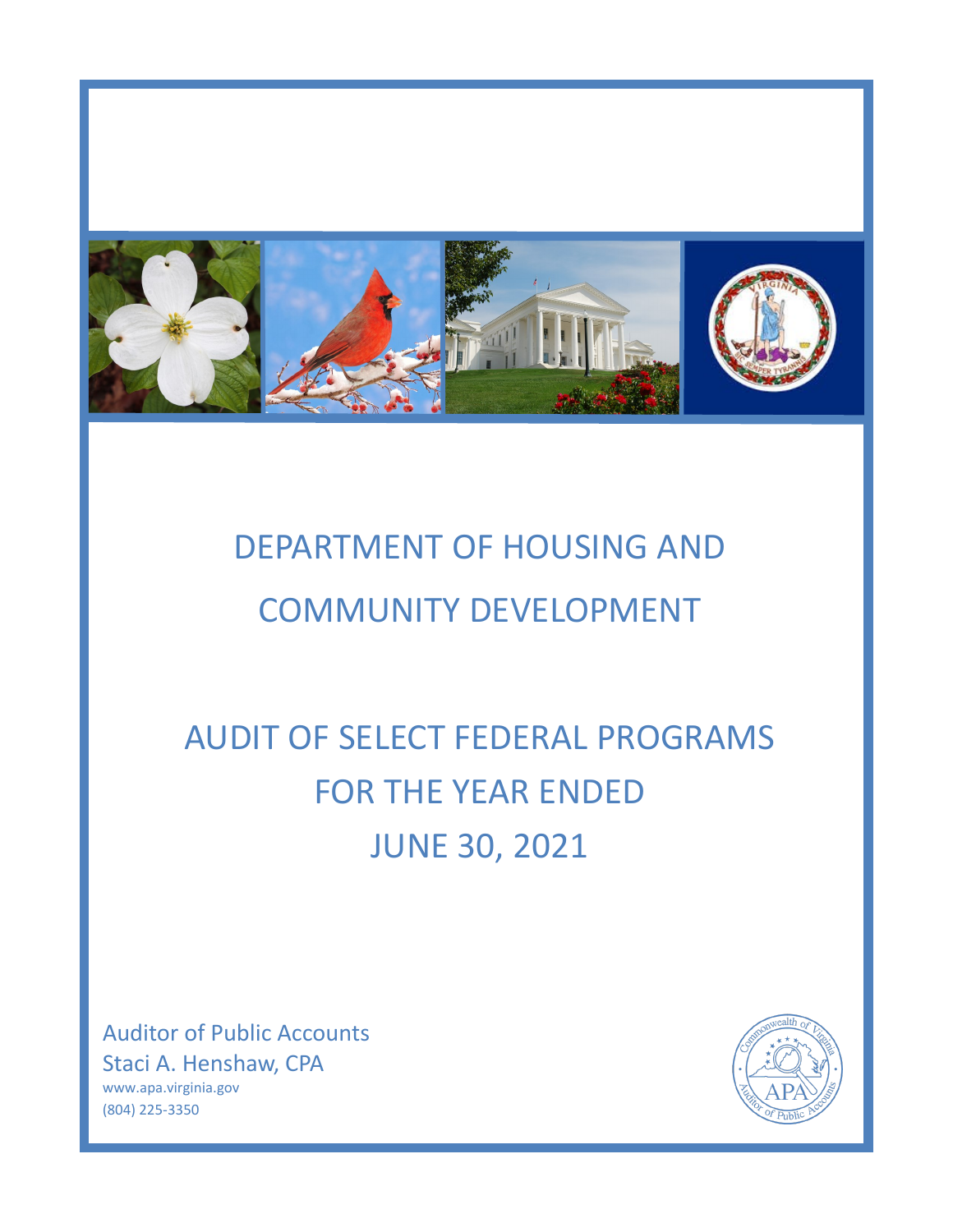#### **AUDIT SUMMARY**

Our audits of the Emergency Rental Assistance (ERA) federal grant program, Low-Income Home Energy Assistance (LIHEA) federal grant program, and federal Community Development Block Grant (CDBG) Disaster Recovery Grants Pub. L No. 113-2 Cluster of programs, administered by the Department of Housing and Community Development (Housing and Community Development), for the fiscal year ended June 30, 2021, found:

- proper recording and reporting of all transactions, in all material respects, in the Commonwealth's accounting and reporting system and in Housing and Community Development's grants management systems; and
- seven matters involving internal control and its operation necessary to bring to management's attention that also represent instances of noncompliance with applicable laws and regulations or other matters that are required to be reported. Of these findings, the finding titled "Complete FFATA Reporting for First-Tier ERA Subaward" is considered to be material noncompliance and will result in a qualified opinion for the Emergency Rental Assistance federal grant program in the Commonwealth's Single Audit report for the year ended June 30, 2021. Compliance with such requirements is necessary, in our opinion, for the Commonwealth to comply with the requirements applicable to this federal grant program. The Single Audit report will be available on APA's website at [http://www.apa.virginia.gov](http://www.apa.virginia.gov/) in February 2022.

Housing and Community Development has faced significant operational challenges resulting from the COVID-19 public health emergency (pandemic). In January 2021, Housing and Community Development received \$524 million from the United States Department of the Treasury (Treasury) to administer the newly created ERA federal grant program. Section 501 of the Consolidated Appropriations Act, 2021 (15 USC § 9058a), authorized this funding and gave Housing and Community Development until September 2021 to obligate at least 65 percent of this funding. After this date, Treasury would recapture excess funding and reallocate it back to the program.

To obligate this funding as quickly as possible, Housing and Community Development outsourced some of its programmatic responsibilities to a contractor and subrecipient. Housing and Community Development directed much of its efforts during the fiscal year towards interpreting the legislation and developing guidelines to comply with program requirements, and as such, did not have the time and resources necessary to establish and maintain internal control for certain program requirements. We believe the lack of necessary resources and time has contributed to the internal control weaknesses and matters of non-compliance described in the section titled "Internal Control and Compliance Findings and Recommendations."

Housing and Community Development was able to demonstrate that it established internal controls and materially complied with the program requirements of the LIHEA federal grant program and the CDBG Disaster Recovery Grants Pub. L No. 113-2 Cluster of programs. Housing and Community Development implemented these programs prior to the pandemic.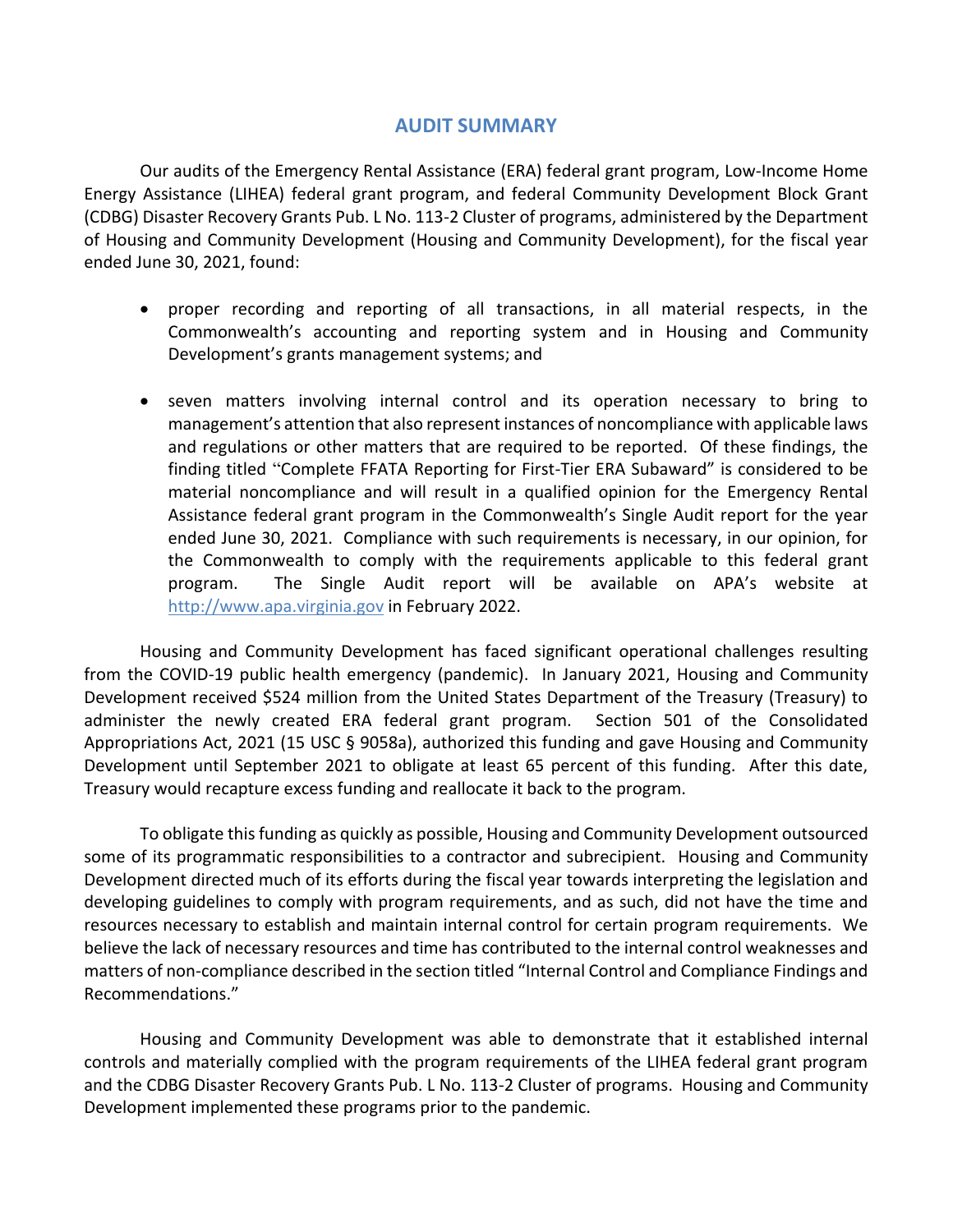### **- T A B L E O F C O N T E N T S -**

| <b>AUDIT SUMMARY</b>                                         | <b>Pages</b> |
|--------------------------------------------------------------|--------------|
| INTERNAL CONTROL AND COMPLIANCE FINDINGS AND RECOMMENDATIONS | $1 - 5$      |
| <b>INDEPENDENT AUDITOR'S REPORT</b>                          | $6 - 8$      |
| <b>AGENCY RESPONSE</b>                                       | 9            |
| <b>AGENCY OFFICIALS</b>                                      | 10           |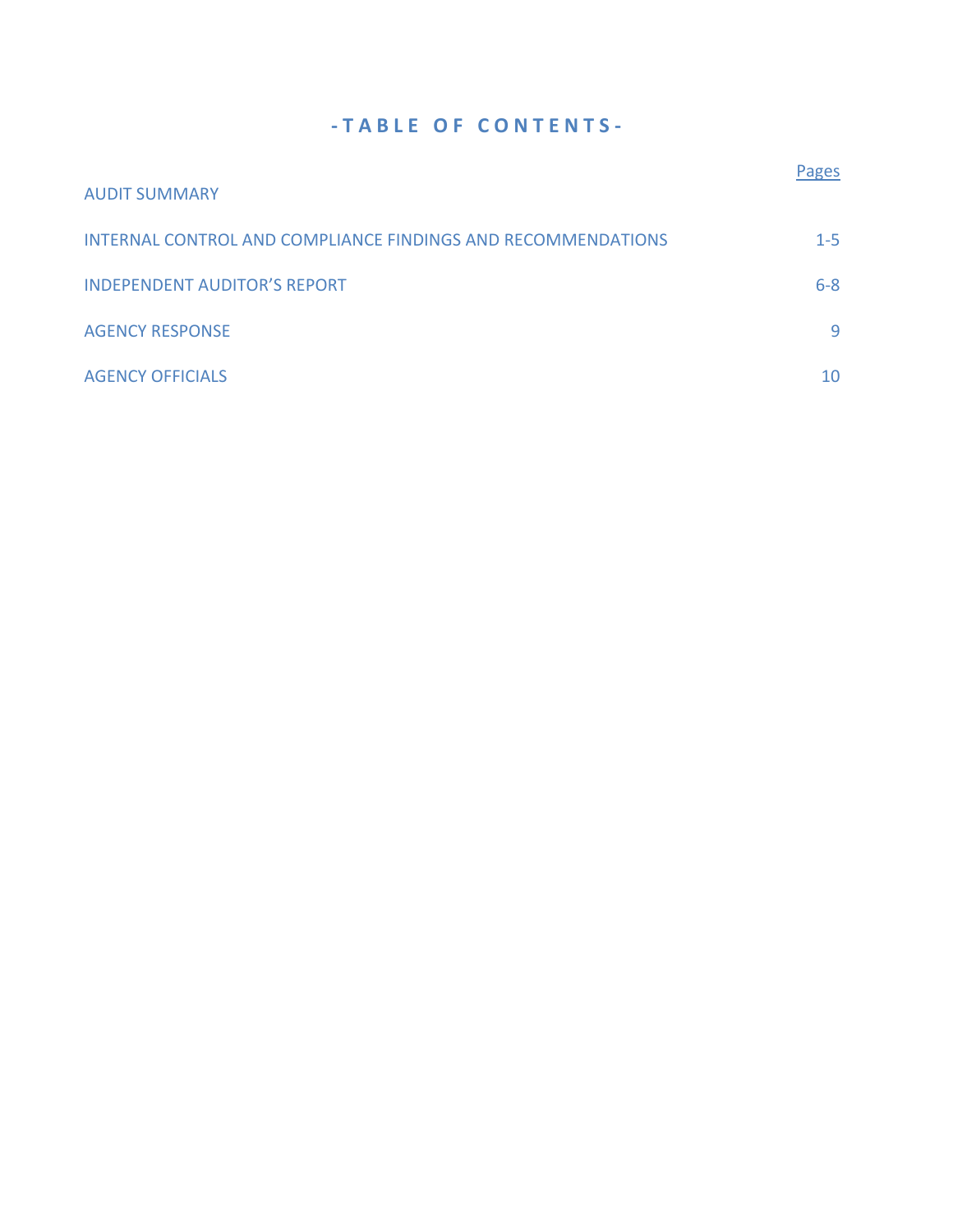### <span id="page-3-0"></span>**INTERNAL CONTROL AND COMPLIANCE FINDINGS AND RECOMMENDATIONS**

#### **Emergency Rental Assistance (ERA)**

#### **Complete FFATA Reporting for First-Tier ERA Subaward**

**Type:** Internal Control and Compliance **Severity:** Material Weakness **Repeat:** No

Housing and Community Development did not complete Federal Funding Accountability and Transparency Act (FFATA) reporting for the ERA federal grant program. During fiscal year 2021, Housing and Community Development disbursed approximately \$135 million in first tier subawards from the ERA federal grant program to a subrecipient. First-Tier subawards account for approximately 59 percent of the program's fiscal year expenses. Further, this report was the only federal report that was applicable to the ERA federal grant program during the period under review.

Title 2 U.S. Code of Federal Regulations (CFR) Part 170 Appendix A requires the non-federal entity to report each obligating action exceeding \$30,000 to the FFATA Subaward Reporting System (FSRS). Housing and Community Development did not report this information to FSRS because program personnel were unaware of this requirement. Not uploading obligating actions to FSRS could result in a citizen or federal official having a distorted view as to how Housing and Community Development is obligating federal funds.

Housing and Community Development should update its policies and procedures related to FFATA reporting to ensure it reports obligating actions to FSRS. Additionally, Housing and Community Development should periodically review FSRS to ensure that it contains the most recent award information.

**Obtain Assurance over Third-Party Service Provider's Internal Controls**

**Type:** Internal Control and Compliance **Severity:** Material Weakness **Repeat:** No

Housing and Community Development is not obtaining assurance over its third-party service provider's internal controls supporting eligibility determinations for the ERA program. Between February 2021 and June 2021, the third-party service provider determined eligibility for nearly 14,000 tenants which led to payment amounts totaling approximately \$92 million.

Topic 10305 of the Commonwealth Accounting Policies and Procedures Manual states that the agency must have adequate interaction with the service provider to gain an appropriate understanding of the service provider's control environment and maintain oversight over third-party service providers to gain assurance over outsourced operations. Further, 2 CFR § 200.303 states that non-federal entities must establish and maintain effective internal control over the federal award that provides reasonable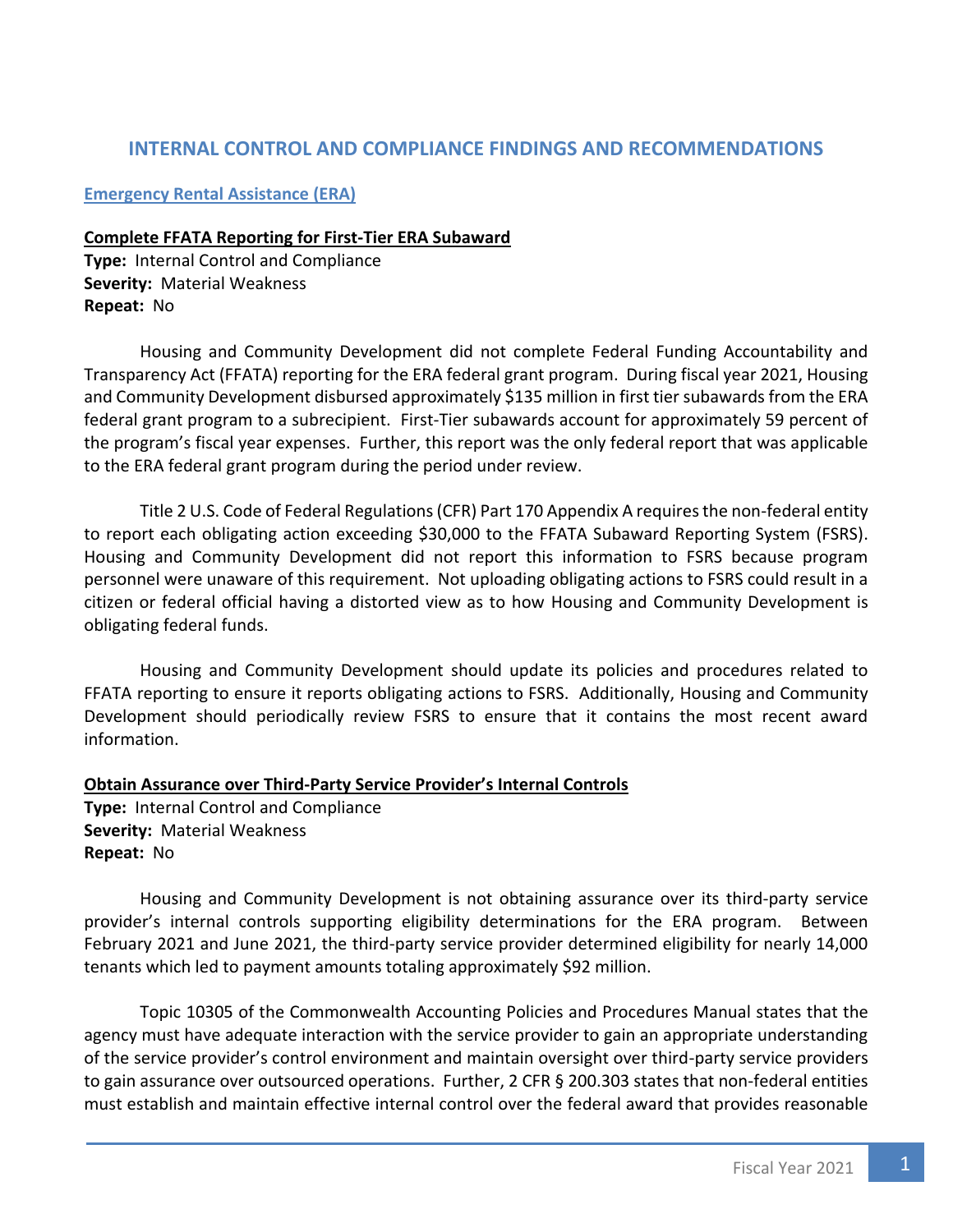assurance that the non-federal entity is managing the federal award in compliance with federal statutes, regulations, and the terms and conditions of the federal award. Finally, 2 CFR § 200.501(g) states that auditees are responsible for ensuring compliance with procurement transactions and must review the contractor's records to ensure compliance.

While Housing and Community Development was able to demonstrate that it had adequate interactions with the third-party service provider, it was unable to provide evidence that it maintained oversight over third-party service providers to gain assurance over outsourced operations. Without doing such, Housing and Community Development is unable to assure itself that the third-party service provider is maintaining proper internal control over eligibility determinations and places itself at risk of having to return money to the federal government for noncompliance that could occur at the third-party service provider. Housing and Community Development was unable to gain assurance over outsourced operations because it did not have the time and resources to maintain oversight or review the thirdparty service provider's records for compliance.

Housing and Community Development recognizes this risk and is developing a plan to obtain assurance over outsourced operations. This plan includes, but is not limited to, transitioning third-party service provider data to Housing and Community Development, and performing spot checks to evaluate the accuracy of the data, including eligibility determinations. Housing and Community Development should continue developing and executing its plan for obtaining assurance over its third-party service provider.

#### **Complete and Document Risk Assessment for Subrecipient to Determine Extent of Monitoring**

**Type:** Internal Control and Compliance **Severity:** Significant Deficiency **Repeat:** No

Housing and Community Development did not complete and document the risk assessment for its ERA federal grant program subrecipient to determine the extent of monitoring necessary. In fiscal year 2021, Housing and Community Development advance funded its subrecipient \$135 million to implement a program to determine landlord eligibility and process payments to eligible applicants.

Title 2 CFR § 200.332(b) states that pass-through entities must evaluate each subrecipient's risk of noncompliance with federal statutes, regulations, and the terms and conditions of the subaward for purposes of determining the appropriate subrecipient monitoring. Housing and Community Development was able to demonstrate that it did implement subrecipient monitoring procedures such as the existence of a grant award agreement and recurring meetings to discuss the performance of the program. However, Housing and Community Development cannot provide evidence that it applied the proper amount of monitoring without a completed and documented risk assessment. Housing and Community Development was unable to complete and document a risk assessment for the subrecipient because it did not have the time and resources.

Housing and Community Development plans to formally document the risk assessment and evaluate whether it performed the necessary monitoring procedures for the subrecipient. It should also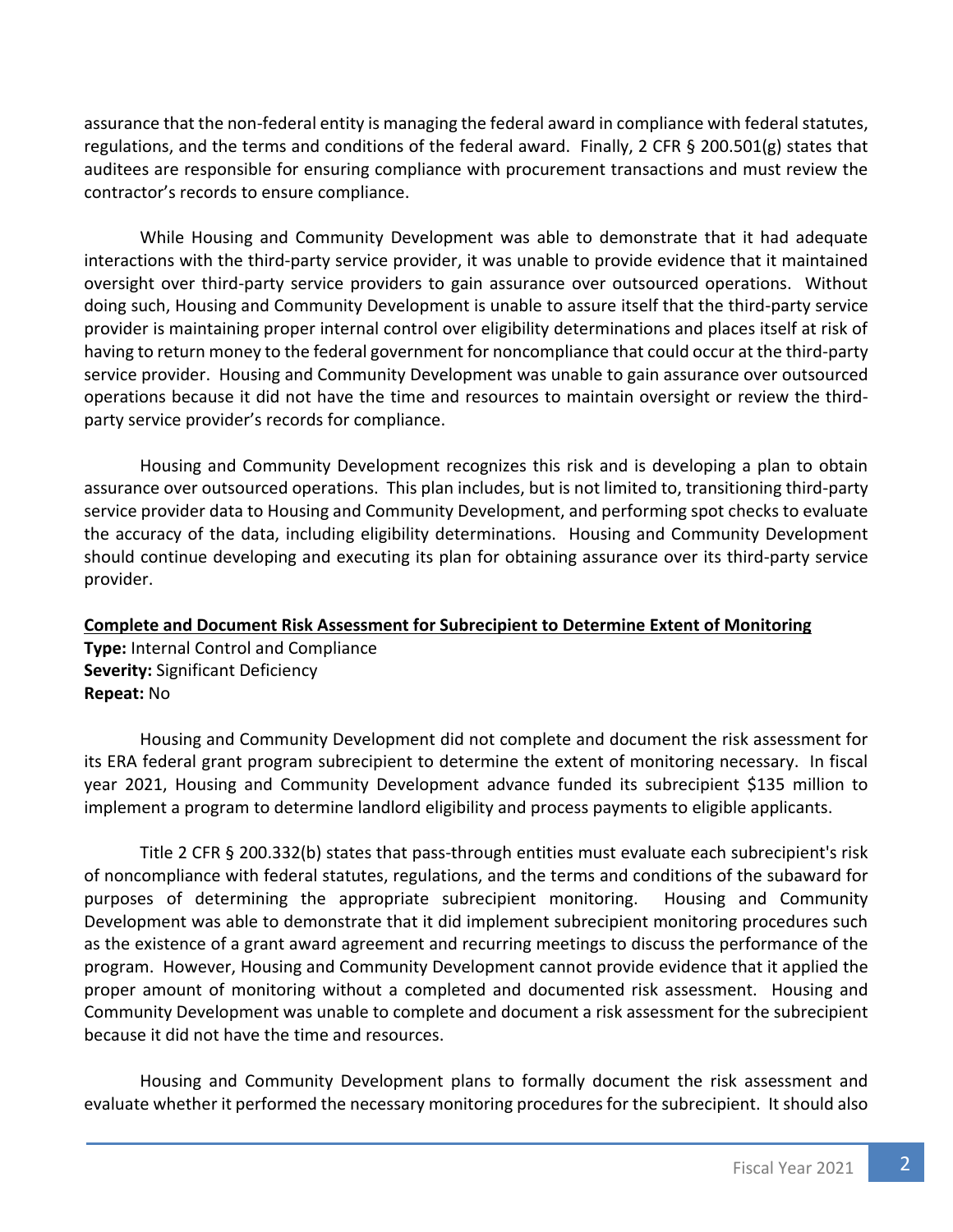consider placing guidance about risk assessments in its subrecipient monitoring policies and procedures to ensure it considers this requirement in the future.

#### **Obtain Assurance that Subrecipients are not Suspended or Debarred**

**Type:** Internal Control and Compliance **Severity:** Significant Deficiency **Repeat:** No

Housing and Community Development did not confirm that its subrecipient for the ERA program was not suspended or debarred before entering a covered transaction. In fiscal year 2021, Housing and Community Development advanced funded this subrecipient \$135 million to implement a program to determine landlord eligibility and process payments to eligible applicants.

Title 2 CFR § 180.200 states that covered transactions include contracts for goods and services awarded under a non-procurement transaction and requires the non-federal entity to verify that the party with whom it intends to do business is not excluded or disqualified when it enters a covered transaction with another party at the next lower tier. Title 2 CFR § 180.300 states that this can be accomplished by checking System for Award Management (SAM) Exclusions, collecting a certification from that party, or adding a clause or condition to the covered transaction with that party. While Housing and Community Development was aware of this requirement, it inadvertently overlooked this requirement during the sub awarding process. Housing and Community Development places itself at risk of entering a covered transaction with a suspended or debarred party by not evaluating this requirement before granting the subaward.

Housing and Community Development should update its policies and procedures to ensure it considers this requirement during the sub awarding process. Additionally, management should oversee the sub-awarding process to ensure it meets this requirement.

#### **Include Required Provisions in Contracts Supported with Federal Funds**

**Type:** Internal Control and Compliance **Severity:** Significant Deficiency **Repeat:** No

Housing and Community Development did not include provisions required by Appendix II of 2 CFR Part 200 (Uniform Guidance) in one of its contracts supported with federal funds. In September 2020, Housing and Community Development executed a contract with a vendor to provide call center support and determine applicant eligibility for the Virginia Rent and Mortgage Relief program. Housing and Community Development used funds from the ERA federal grant program to pay this vendor.

Title 2 CFR § 200.317 requires that states ensure that every purchase order or other contract includes any clauses required by 2 CFR § 200.327. 2 CFR § 200.327 requires that non-federal entities' contracts contain the applicable provisions described in Appendix II of Uniform Guidance. Housing and Community Development did not include the required provisions in the contract because it was not aware of this requirement. Not including this information in the contracts increases the risk of a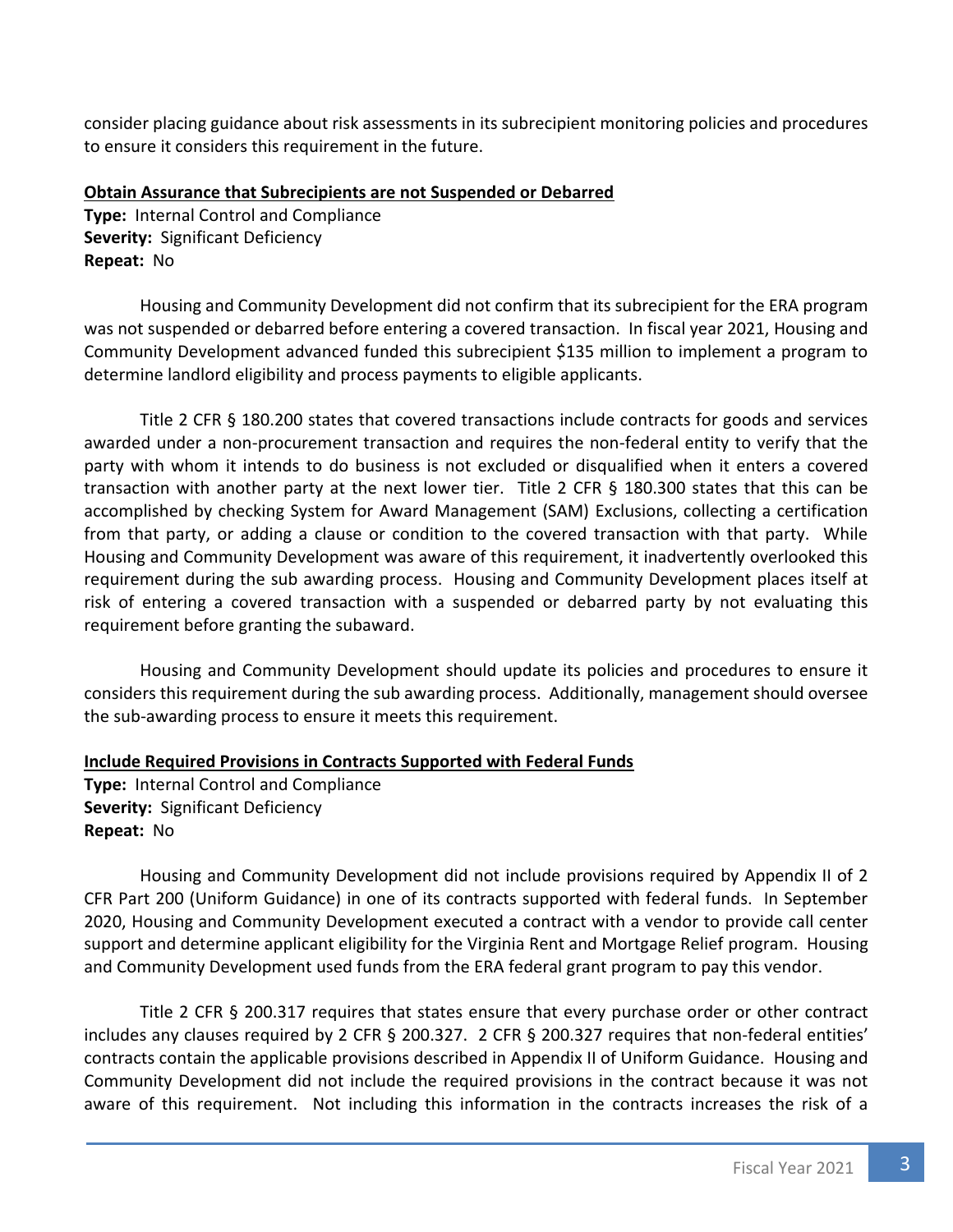contractor not complying with a federal requirement and limits Housing and Community Development's ability to impose sanctions on the contractor if there is noncompliance. Housing and Community Development should update its procurement policies and procedures to ensure that it includes the required provisions in contracts supported with federal funding going forward.

#### **Low-Income Home Energy Assistance (LIHEA)**

#### **Complete FFATA Reporting for First-Tier LIHEA Subawards**

**Type:** Internal Control and Compliance **Severity**: Significant Deficiency **Repeat:** No

Housing and Community Development did not complete FFATA reporting for the LIHEA federal grant program. During fiscal year 2021, Housing and Community Development disbursed approximately \$10 million in first-tier subawards to 18 different subrecipients. First-Tier subawards account for approximately 10 percent of the program's fiscal year expenses. Further, the LIHEA federal grant program has four required federal reporting requirements, and the Commonwealth demonstrated compliance with the three other federal reporting requirements.

Title 2 CFR Part 170 Appendix A requires the non-federal entity to report each obligating action, exceeding \$30,000, to the FSRS. Housing and Community Development did not report this information to FSRS because program personnel were unaware of this requirement. Not uploading obligating actions to FSRS could result in a citizen or federal official having a distorted view as to how Housing and Community Development is obligating federal funds.

Housing and Community Development should update its policies and procedures related to FFATA reporting to ensure it reports obligating actions to FSRS. Additionally, it should periodically review FSRS to ensure that it contains the most recent award information.

#### **CDBG Disaster Recovery Grants Pub. L No. 113-2 Cluster (CDBG-NDR)**

#### **Submit FFATA Reporting Changes Timely**

**Type:** Internal Control and Compliance **Severity:** Significant Deficiency **Repeat:** No

Housing and Community Development did not submit a revision to its FFATA reporting for one of its CDBG-NDR subrecipients in a timely manner. Housing and Community Development modified the award terms and amount with one of its subrecipients receiving CDBG-NDR federal grant funds in June 2017. This obligating action increased the award amount by \$250,000, which represents a five percent increase from the original award amount.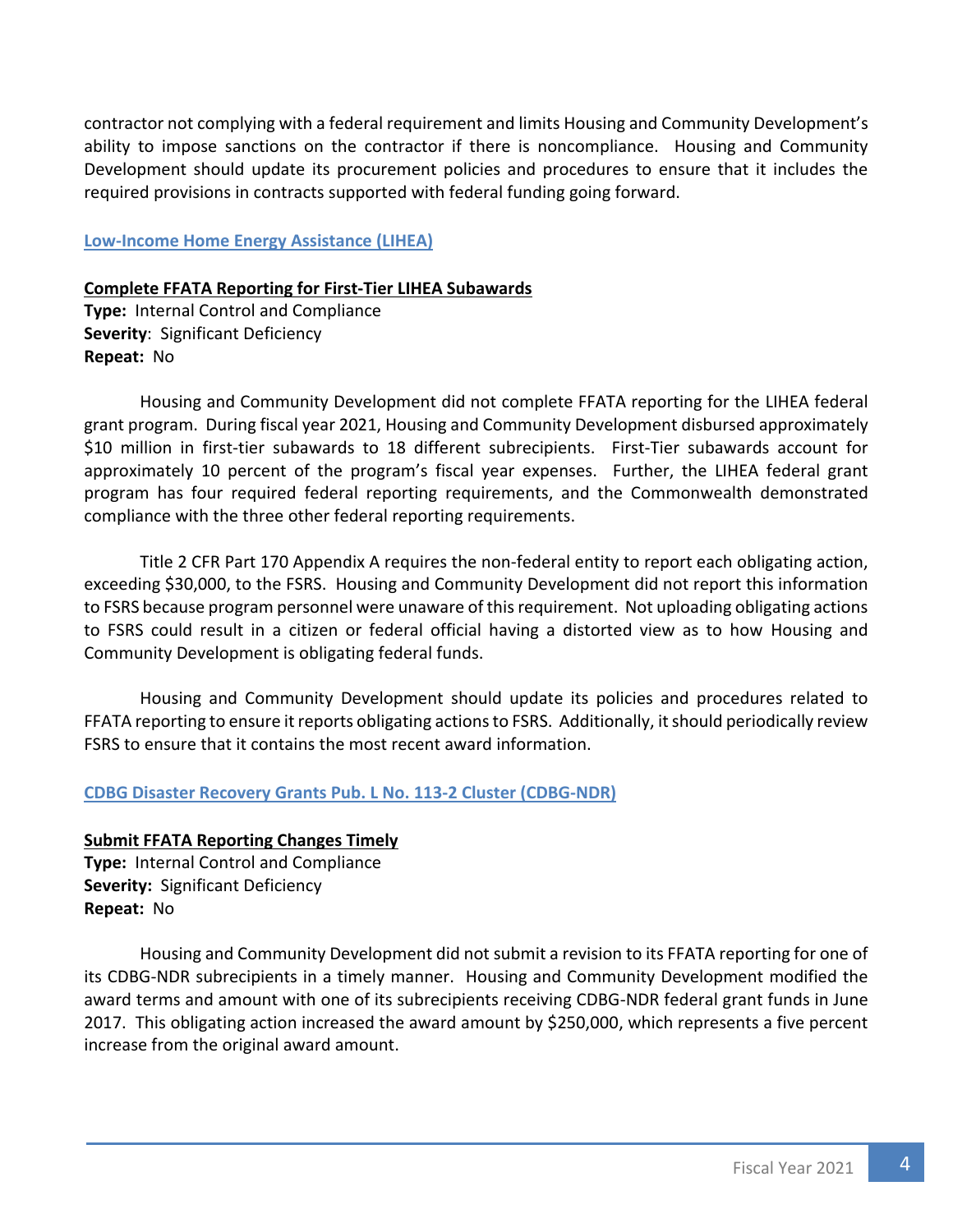Title 2 CFR Part 170 Appendix A requires that non-federal entities report each action to first tier subawards no later than the end of the month following the month in which the obligation was made. Housing and Community Development did not upload this action to the FSRS timely because of a management oversight and difficulties logging into FSRS. Not uploading changes to FSRS timely could result in a citizen or federal official having a distorted view as to how Housing and Community Development is obligating federal funds.

Housing and Community Development subsequently updated FSRS after this matter was brought to their attention. Housing and Community Development should update its policies and procedures related to FFATA reporting to ensure it reports actions to FSRS timely. Additionally, it should periodically review FSRS to ensure that it contains the most recent award information.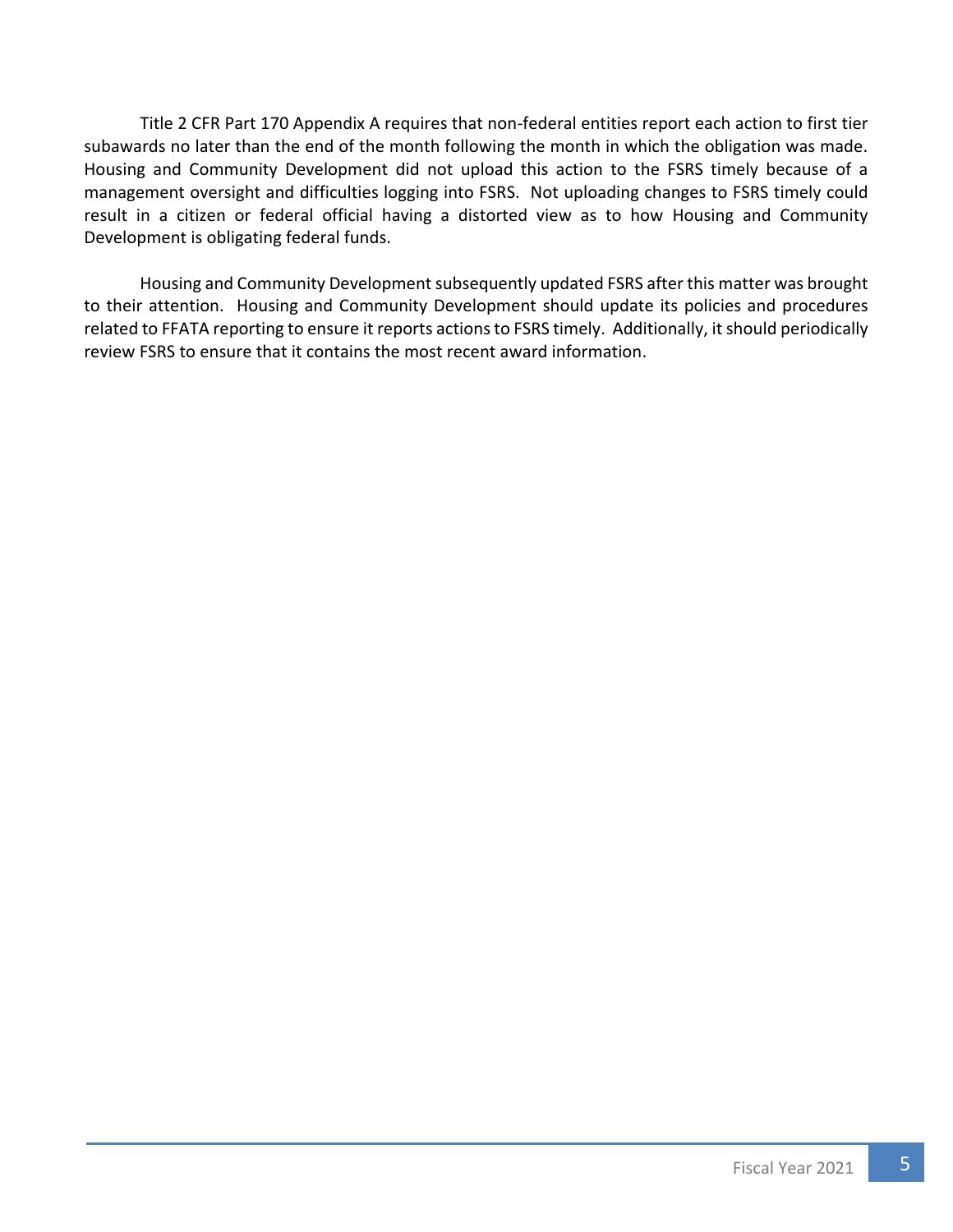<span id="page-8-0"></span>

# Commonwealth of Øirginia

**Auditor of Public Accounts** 

Staci A. Henshaw, CPA **Auditor of Public Accounts** 

P.O. Box 1295 Richmond, Virginia 23218

January 24, 2022

The Honorable Glenn Youngkin Governor of Virginia

The Honorable Kenneth R. Plum Chairman, Joint Legislative Audit and Review Commission

We have audited the financial records and operations of the **Emergency Rental Assistance federal grant program, Low-Income Home Energy Assistance federal grant program, and the federal CDBG Disaster Recovery Grants Pub. L No. 113-2 Cluster of programs**, administered by the Department of Housing and Community Development (Housing and Community Development), for the year ended June 30, 2021. We conducted this audit in accordance with auditing standards generally accepted in the United States of America and the standards applicable to financial audits contained in Government Auditing Standards, issued by the Comptroller General of the United States, in support of the Commonwealth's Single Audit. Those standards require that we plan and perform the audit to obtain sufficient, appropriate evidence to provide a reasonable basis for our findings and conclusions based on our audit objectives. We believe that the evidence obtained provides a reasonable basis for our findings and conclusions based on our audit objectives.

#### **Audit Objectives**

Our audit's primary objective was to audit the Emergency Rental Assistance federal grant program, Low-Income Home Energy Assistance federal grant program, and federal CDBG Disaster Recovery Grants Pub. L No. 113-2 Cluster of programs in support of the Commonwealth's Single Audit. In support of this objective, we evaluated the accuracy of recorded financial transactions in the Commonwealth's accounting and financial reporting system and Housing and Community Development's grants management systems. We reviewed the adequacy of Housing and Community Development's internal controls over compliance with applicable laws, regulations, contracts, and grant agreements.

#### **Audit Scope and Methodology**

Housing and Community Development's management has responsibility for establishing and maintaining internal control and complying with applicable laws, regulations, contracts, and grant agreements. Internal control is a process designed to provide reasonable, but not absolute, assurance regarding the reliability of financial reporting, effectiveness and efficiency of operations, and compliance with applicable laws, regulations, contracts, and grant agreements.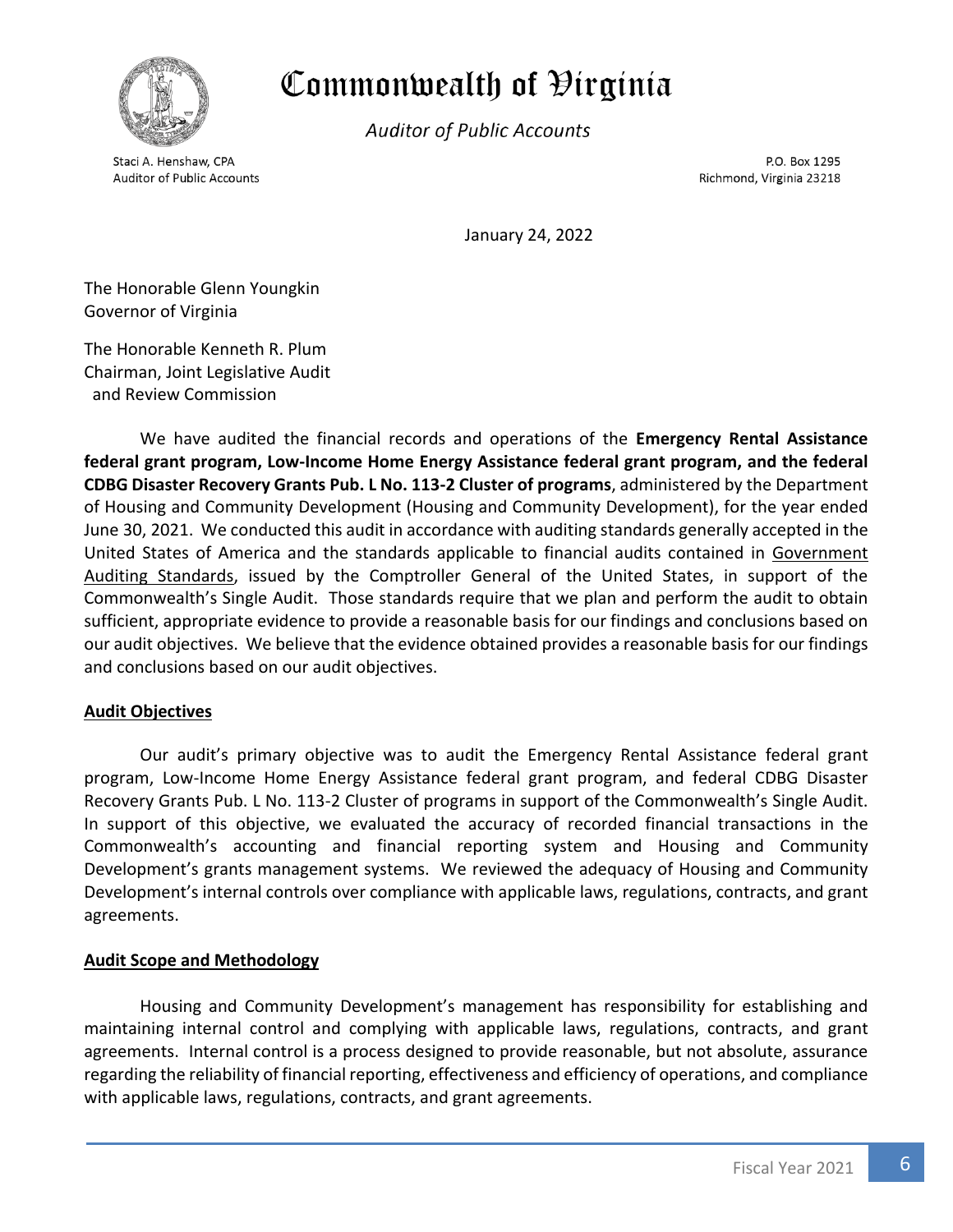We gained an understanding of the overall internal controls, both automated and manual, sufficient to plan the audit. We considered materiality and risk in determining the nature and extent of our audit procedures. Our review encompassed controls over the Emergency Rental Assistance federal grant program, Low-Income Home Energy Assistance federal grant program, and federal CDBG Disaster Recovery Grants Pub. L No. 113-2 Cluster of programs.

We performed audit tests to determine whether Housing and Community Development's controls were adequate, had been placed in operation, and were being followed. Our audit also included tests of compliance with provisions of applicable laws, regulations, contracts, and grant agreements. Our audit procedures included inquiries of appropriate personnel; inspection of documents, records, and contracts; and observation of Housing and Community Development's operations. We performed analytical procedures, including budgetary and trend analyses, and tested details of transactions to achieve our objectives.

A nonstatistical sampling approach was used. Our samples were designed to support conclusions about our audit objectives. An appropriate sampling methodology was used to ensure the samples selected were representative of the population and provided sufficient, appropriate evidence. We identified specific attributes for testing each of the samples and, when appropriate, we projected our results to the population.

Our consideration of internal control over compliance was for the limited purpose described in the section "Audit Objectives" and was not designed to identify all deficiencies in internal control over compliance that might be material weaknesses or significant deficiencies and therefore, material weaknesses or significant deficiencies may exist that were not identified. However, as described in the section titled "Internal Control and Compliance Findings and Recommendations," we identified certain deficiencies in internal control that we consider to be material weaknesses and significant deficiencies.

A deficiency in internal control exists when the design or operation of a control does not allow management or employees, in the normal course of performing their assigned functions, to prevent, or detect and correct noncompliance on a timely basis. A material weakness is a deficiency, or a combination of deficiencies, in internal control such that there is a reasonable possibility that material noncompliance in one of Housing and Community Development's federal grant programs will not be prevented or detected and corrected on a timely basis. We consider the deficiencies titled "Complete FFATA Reporting for ERA First-Tier Subaward" and "Obtain Assurance over Third-Party Service Providers Internal Controls," which are described in the section titled "Internal Control and Compliance Findings and Recommendations," to be material weaknesses. The material weakness titled "Complete FFATA Reporting for ERA First-Tier Subaward" will result in a qualified opinion on compliance for the Emergency Rental Assistance federal grant program. Compliance with such requirements is necessary, in our opinion, for the Commonwealth to comply with the requirements applicable to this federal program.

A significant deficiency is a deficiency, or a combination of deficiencies, in internal control that is less severe than a material weakness, yet important enough to merit attention by those charged with governance. We consider the deficiencies titled "Complete and Document Risk Assessment for Subrecipient to Determine Extent of Monitoring," "Obtain Assurance that Subrecipients are not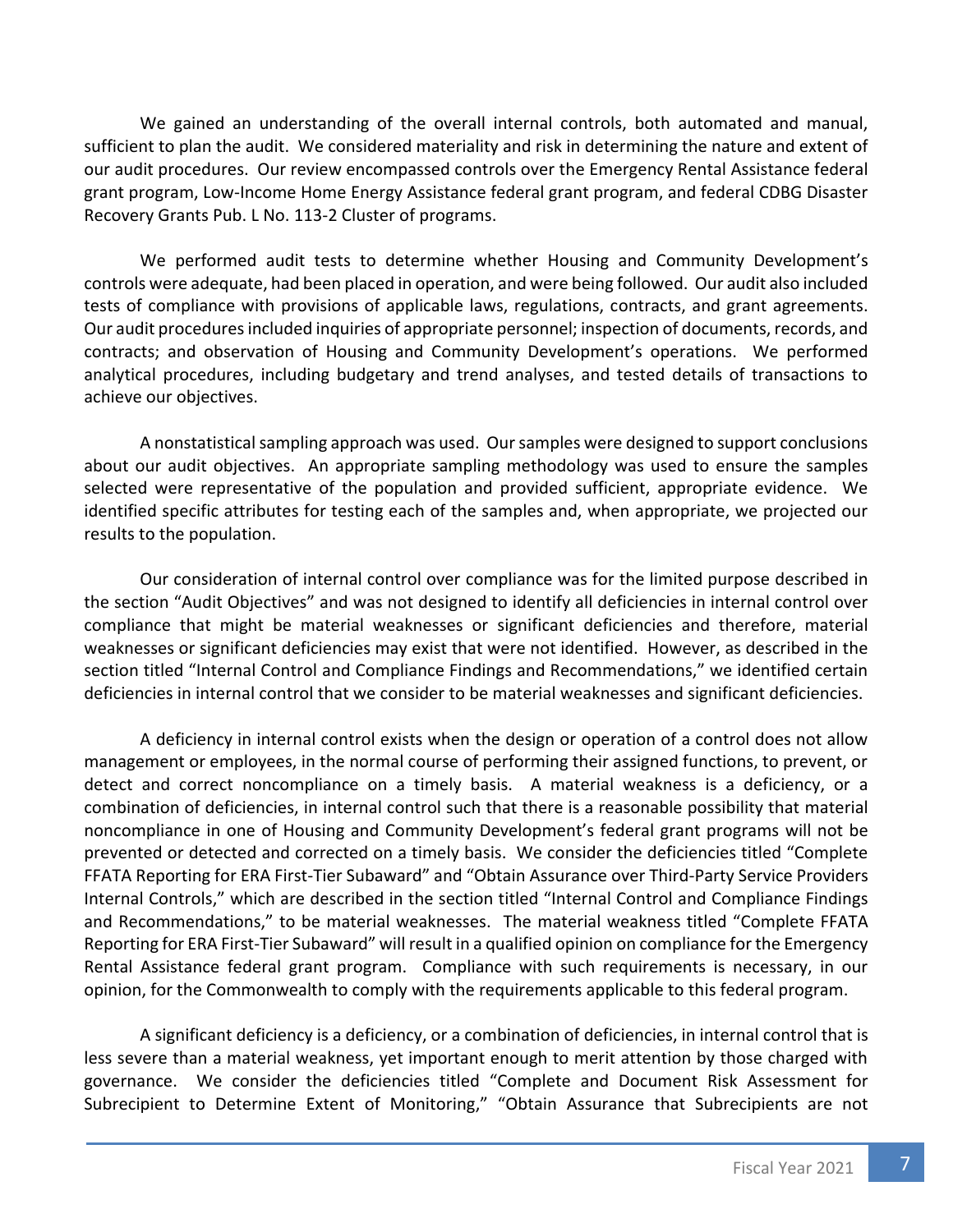Suspended or Debarred," "Include Required Provisions in Contracts Supported with Federal Funds," "Complete FFATA Reporting for First-Tier LIHEA Subawards," and "Submit FFATA Reporting Changes Timely," which are described in the section titled "Internal Control and Compliance Findings and Recommendations," to be significant deficiencies.

#### **Conclusions**

We found that Housing and Community Development properly stated, in all material respects, the amounts recorded and reported in the Commonwealth's accounting and financial reporting system and its grants management systems.

We noted certain matters involving internal control and its operation and compliance with applicable laws, regulations, contracts, and grant agreements that require management's attention and corrective action. These matters are described in the section titled "Internal Control and Compliance Findings and Recommendations."

Since the findings noted above include those that have been identified as material weaknesses or significant deficiencies, they will be reported as such in the "Independent Auditor's Report on Compliance for Each Major Federal Program; Report on Internal Control over Compliance; and Report on Schedule of Expenditures of Federal Awards Required by Uniform Guidance," which is included in the Commonwealth of Virginia's Single Audit report for the year ended June 30, 2021. The Single Audit report will be available a[t www.apa.virginia.gov](http://www.apa.virginia.gov/) in February 2022.

#### **Exit Conference and Report Distribution**

We discussed this report with management on February 4, 2022. Management's response to the findings and recommendations identified in our audit is included in the section titled "Agency Response." We did not audit management's response and, accordingly, we express no opinion on it.

This report is intended for the information and use of the Governor and General Assembly, management, and the citizens of the Commonwealth of Virginia and is a public record.

> Staci A. Henshaw AUDITOR OF PUBLIC ACCOUNTS

MAS/clj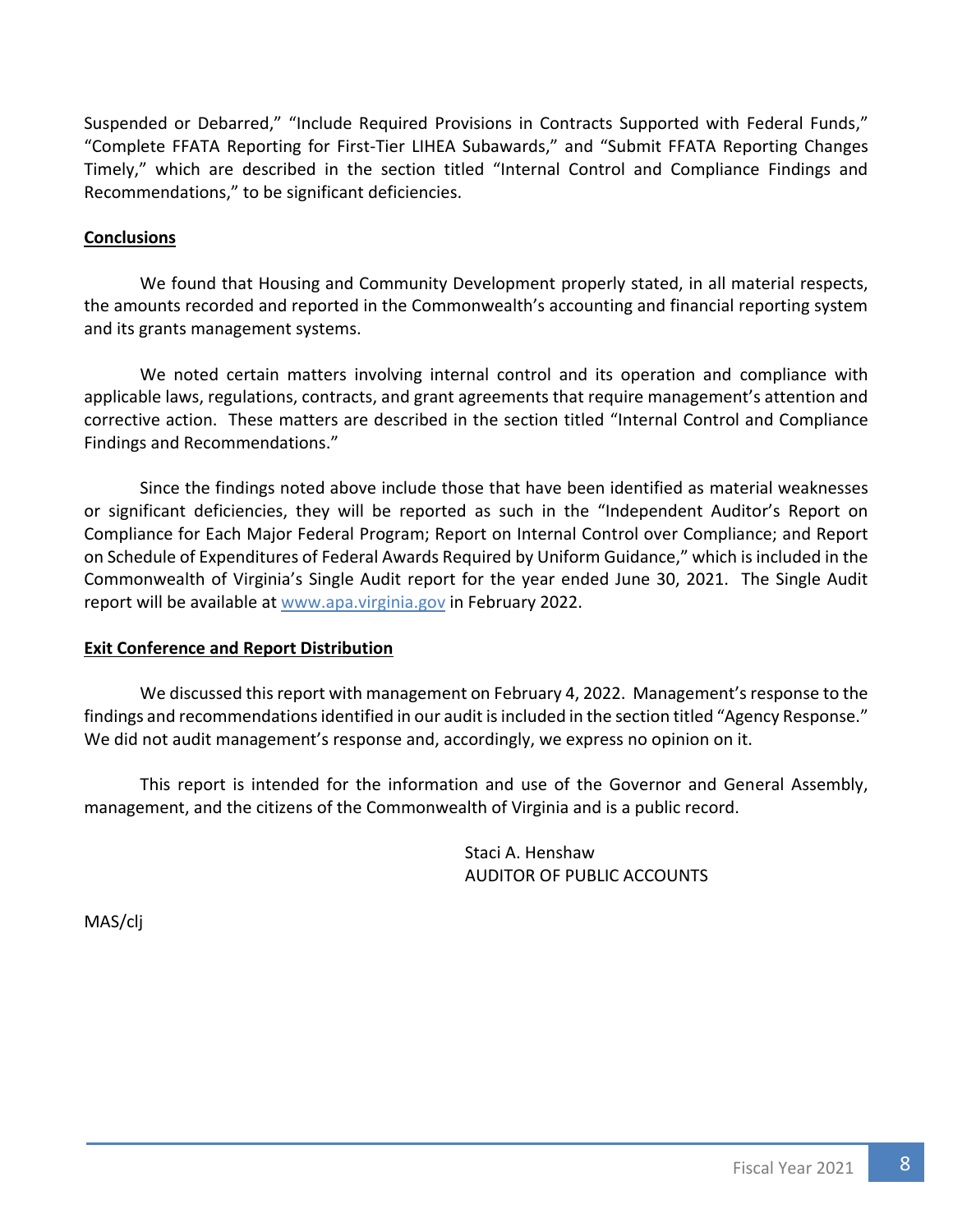

<span id="page-11-0"></span>Glenn A. Youngkin Governor

Caren Merrick Secretary of Commerce and Trade **COMMONWEALTH of VIRGINIA** 

Bryan W. Horn **Director** 

**DEPARTMENT OF HOUSING AND COMMUNITY DEVELOPMENT** 

February 9, 2022

The Auditor of Public Accounts P.O. Box 1295 Richmond, Virginia 23218

Dear Mrs. Henshaw,

We have reviewed your report for audits of the Emergency Rental Assistance federal grant program, Low-Income Home Energy Assistance (LIHEA) federal grant program, and federal Community Development Block Grant (CDBG) Disaster Recovery Grants Pub. L No. 113-2 Cluster of programs, for the fiscal year ended June 30, 2021.

We concur with the findings and our corrective action plan will be provided in accordance with the Department of Accounts guidelines.

We appreciate your team's efforts and constructive feedback. Please contact Danielle Robertson, Chief Financial Officer, if you have any questions regarding our corrective action plan.

Sincerely,

ryan W. Horn, Director



Virginia Department of Housing and Community Development | Partners for Better Communities Main Street Centre | 600 East Main Street, Suite 300 Richmond, VA 23219 www.dhcd.virginia.gov | Phone (804) 371-7000 | Fax (804) 371-7090 | Virginia Relay 7-1-1